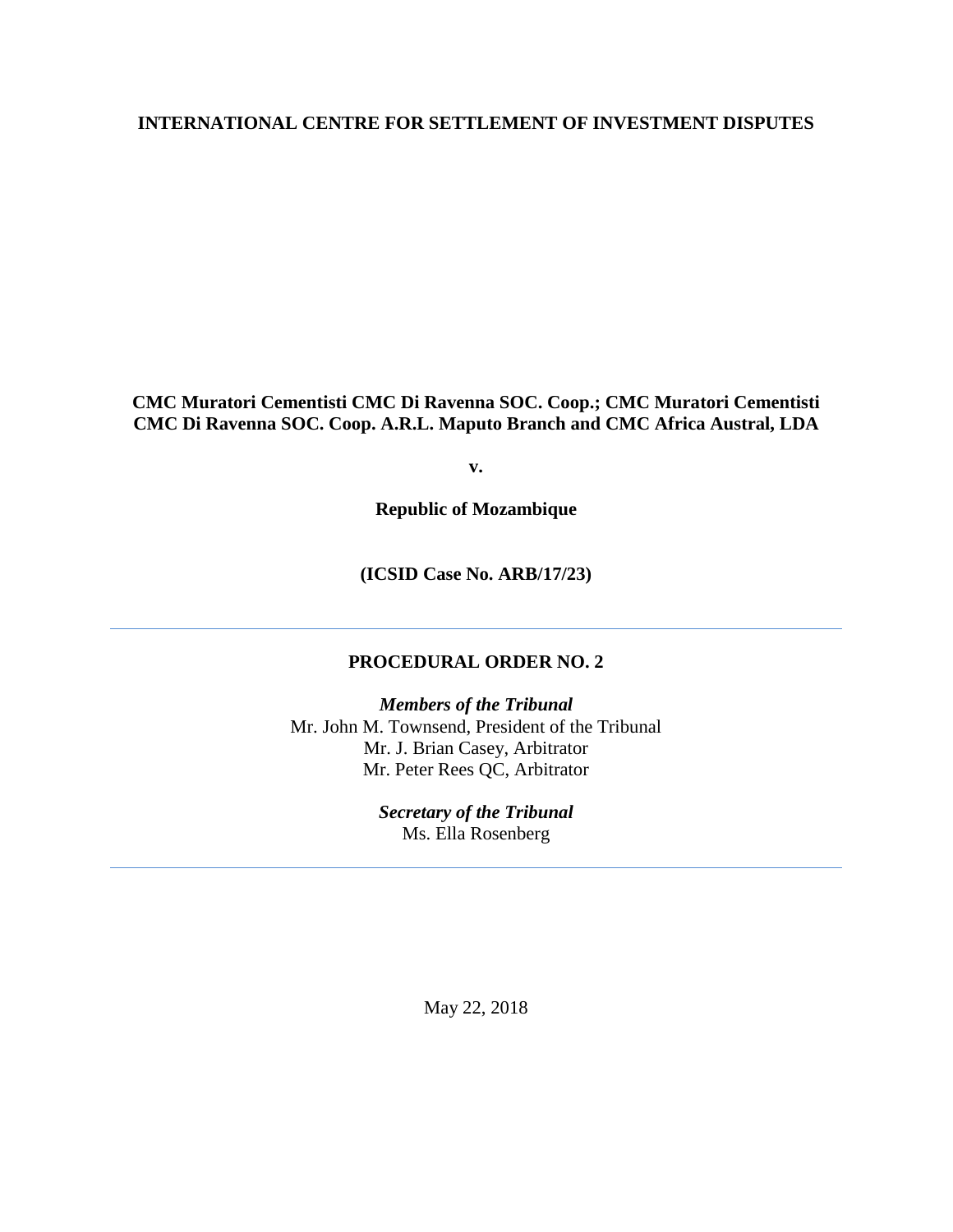Procedural Order No. 2

## **Background**

- 1. On May 2, 2018, counsel for the Respondent submitted to the Tribunal for its rulings a Redfern Schedule setting forth the parties' positions, agreements, and disagreements concerning 121 requests for documents made to the Claimants by the Respondent (the "Requests").
- 2. The Redfern Schedule was submitted pursuant to provisions of Annex A to Procedural Order No. 1, which called for requests for production of documents related to jurisdiction to be made by March 26, 2018, for documents responsive to such requests and objections to such requests to be exchanged by April 10, 2018, and for requests for rulings on such objections to be sent to the Tribunal by April 20, 2018.
- 3. The Tribunal rules on the Requests pursuant to:
	- a. Article 43(a) of the ICSID Convention, which provides that, "[e]*xcept as the parties otherwise agree, the Tribunal may, if it deems it necessary at any stage of the proceedings,* […] *call upon the parties to produce documents or other evidence*."
	- b. ICSID Arbitration Rule 34(2), which provides in relevant part that:

"*The Tribunal may, if it deems it necessary at any stage of the proceeding: (a) call upon the parties to produce documents* […]."

4. The Tribunal recalls that Paragraph 15.1 of Procedural Order No. 1 provides that:

"*The parties may exchange demands for the production of documents at the times set by the Tribunal. If any dispute concerning exchanges of documents or other evidence between the parties should arise, the Tribunal will expect each party to draw*  its attention to any relevant provision of the IBA Rules on the *Taking of Evidence in International Commercial Arbitration*."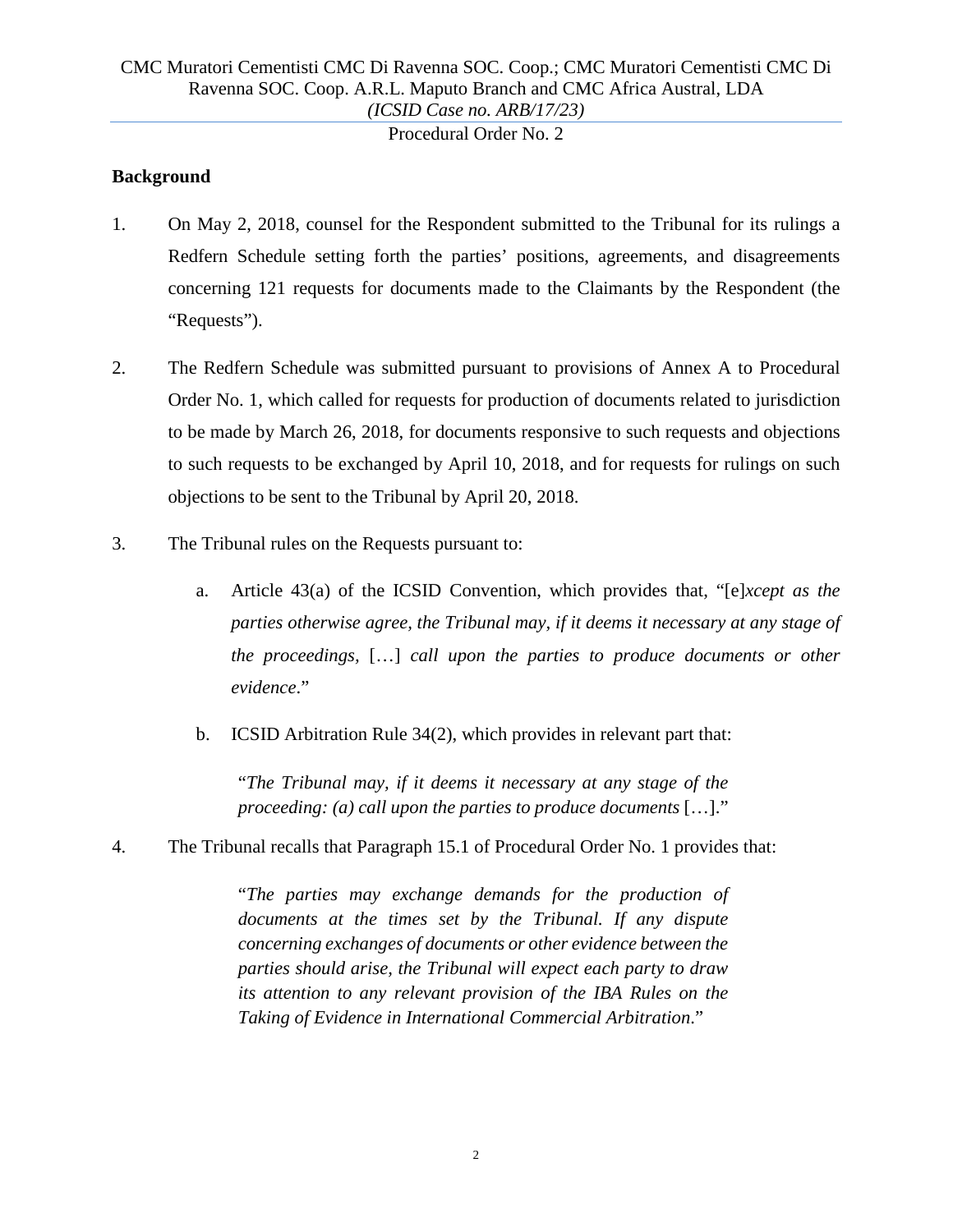Procedural Order No. 2

5. The Tribunal's rulings on the Requests are without prejudice to any determination as to the admissibility, relevance, or probative value of documents produced or any other determination as to the merits of the case.

## **Rulings**

- 6. Attached to this Procedural Order No. 2 as Annex A is a copy of the Redfern Schedule submitted to the Tribunal, with the Tribunal's rulings as to each Request for which a ruling was sought set forth in the right-hand column. This Order sets forth some observations of the Tribunal relevant to the Requests as a whole or to multiple Requests.
- 7. First, the document exchange contemplated by Procedural Order No. 1 for this time period was expressly limited to "*Requests for Production of Documents related to jurisdiction*." A ruling of "*Denied – see paragraph 7 of Procedural Order No. 2*" means that the Request in question is denied on the basis that it seems to have little, if any, relevance to the jurisdiction of this Tribunal and not to be material to this Tribunal's rulings on jurisdiction. Such a denial is without prejudice to the right of the Respondent to renew the Requests so ruled on at the merits stage of this arbitration, if this arbitration should reach the merits stage, provided that they are relevant to some issue to be determined at that stage and material to its outcome.
- 8. Second, to the extent that any document to be produced may already be part of the record of this arbitration, it will be sufficient for the producing party to identify it by exhibit number or other specific reference to the record.
- 9. Third, if any document to be produced contains confidential information that requires protection, it may be delivered subject to later entry of a confidentiality order.
	- a. Any such document shall be marked "*subject to confidentiality order*."
	- b. The party claiming confidentiality shall submit a proposed confidentiality order to the Tribunal within ten days of producing such a document, and the other party